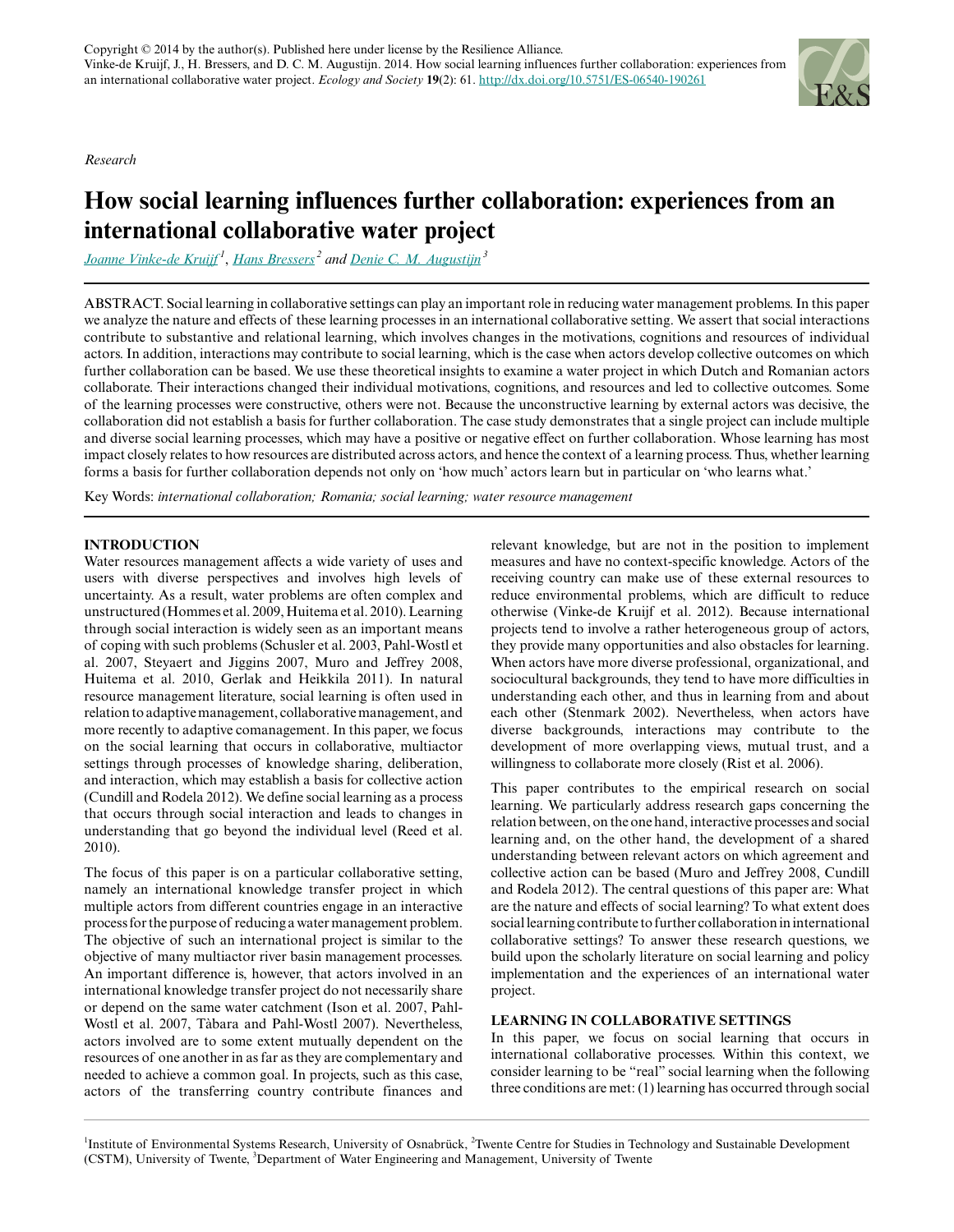interactions; (2) the interactions have led to changes at the individual level; and (3) the interactions have led to changes that go beyond the individual level (Reed et al. 2010).

Social learning can be facilitated by creating interactive settings in which actors can share and reflect upon different perspectives, experiences, and types of knowledge (Schusler et al. 2003, Koppenjan and Klijn 2004, Rist et al. 2006, Hommes et al. 2009). These interactions may lead to an increase of knowledge and insights as well as the growing capacity to make use of knowledge, experience, and understanding (Bierly et al. 2000, Leeuwis and Van den Ban 2004). Growing capacity refers here to an increase of skills or qualities (Pahl-Wostl et al. 2007, Muro and Jeffrey 2008). The increase of knowledge, insights, or skills may remain at the individual level but may also extend to the collective level (De Laat and Simons 2002, Newig et al. 2010, Gerlak and Heikkila 2011). For example, learning may lead to shared ideas, rules, and policies (Newig et al. 2010, Gerlak and Heikkila 2011). Next to "social outcomes," social learning may promote the realization of environmental outcomes, such as, flood risk reduction or improved water quality (Koontz and Thomas 2006, Mandarano 2008). Thus, interactions may lead to individual and collective outcomes, such as, the acquisition of knowledge and skills, changes in attitudes and cognitions, relations, trust, common understanding mutual agreement, and collective action (Muro and Jeffrey 2008).

The increase of knowledge and insights, i.e., learning, may concern substantive aspects and also relational including institutional aspects (Schusler et al. 2003, Koppenjan and Klijn 2004, Pahl-Wostl et al. 2007, Huitema et al. 2010). Substantive learning involves the acquisition of factual knowledge that leads to an increase of knowledge and insights about the problem and its solutions (Koppenjan and Klijn 2004, Huitema et al. 2010) as well as the acquisition of technical skills or qualities (Pahl-Wostl et al. 2007, Muro and Jeffrey 2008). Relational learning involves an increase of knowledge and insights in the role of other actors and mutual dependencies as well as the ability of actors to develop relations, mutual trust, and shared meanings that potentially support their interaction (Koppenjan and Klijn 2004). Relational learning includes the development of relational qualities (Pahl-Wostl et al. 2007), enhanced trust, and improved understanding of other actors' perspectives (Huitema et al. 2010).

For our study, we connect the presented insights about social learning with an actor-centered theory of policy implementation: the Contextual Interaction Theory. The main starting-point of this theory is that interactive processes are shaped by the key characteristics of the actors involved. Actors are defined here as individual persons, e.g., an expert or a civil servant, who act as representatives of an organization or collective entity (Newig et al. 2010). The key characteristics of actors are their motivations, cognitions, and resources.

**.** Actors' motivations drive their actions and are reflected in their willingness to participate in a collaborative process. They are rooted in personal and organizational goals and values and influenced by external pressures, e.g., social, political, or economic, and self-effectiveness assessment. The concept of self-effectiveness assessment is based on the recognition that competent functioning requires skills as well as the belief that one is capable of using these skills to accomplish a certain performance (Bandura 1986).

- **.** Cognitions refer to the information an actor holds to be true. They are rooted in an actor's interpretation of reality, which is influenced by frames of reference and observations of reality. Cognitions are reflected in an actor's formulation of the problem, e.g., the nature, meaning, and urgency of the problem at stake and its potential solutions, and the process, e.g., the relevance and potential of the adopted or proposed approach.
- **.** Resources refer to the capacity of an actor to act and are, in a relational setting, also sources of power. It includes human resources (skilled people), knowledge resources (information, data, and knowledge), financial resources, and institutional resources (formal and informal capacity and power to get things done; Owens 2008, Vinke-de Kruijf 2011).

There are mutual relations between an interaction process and actor characteristics: the characteristics shape the process and are also shaped by the process. In addition, there are mutual relations between the actor characteristics themselves: every change in one of the characteristics influences the other two. Thus, when an actor's cognition changes as a result of learning, the motivation and resources of that actor can also change. Obviously, other (contextual) factors, such as the governance structure in place, may influence interaction processes, but they only do so via the characteristics of actors involved (Bressers 2009, De Boer and Bressers 2011).

Learning involves changes in actor characteristics. These changes may remain at the individual level, i.e., only change the motivations, cognitions, and resources of individual actors. In addition, interactions can enable changes that go beyond the individual level, including the development of a consistent set of values, common reference frames, and pooling of resources (Bressers 2009). In terms of the three actor characteristics, constructive interactions may lead to the development of a joint motivating goal, the creation of a "negotiated knowledge" base and the mobilization of necessary resources, by pooling them, if necessary (Vinke-de Kruijf et al. 2012). "Negotiated knowledge" means here that actors have developed similar cognitions concerning the significance, meaning, and (scientific) validity of knowledge (Koppenjan and Klijn 2004, Hommes et al. 2009).

In addition to the mentioned collective outcomes, actors may develop trust (Bressers 2009). Trust can be defined as an actor's "intention to accept vulnerability based upon positive expectations of the intentions or behavior of another" (Rousseau et al. 1998:395). Trust becomes relevant when an actor needs to take risks and depends on other actors. In relatively new relations, the willingness of actors to trust is generally limited, since trust is based only on information that is, for example, provided by others or by certification. When actors interact with each other over a longer period of time, they gain additional information about other actors that is rooted in relational experiences. Positive relational experiences increase an actors' willingness to trust another actor. Negative experiences have the opposite effect (Rousseau et al. 1998). Mutual trust can be a strong motivational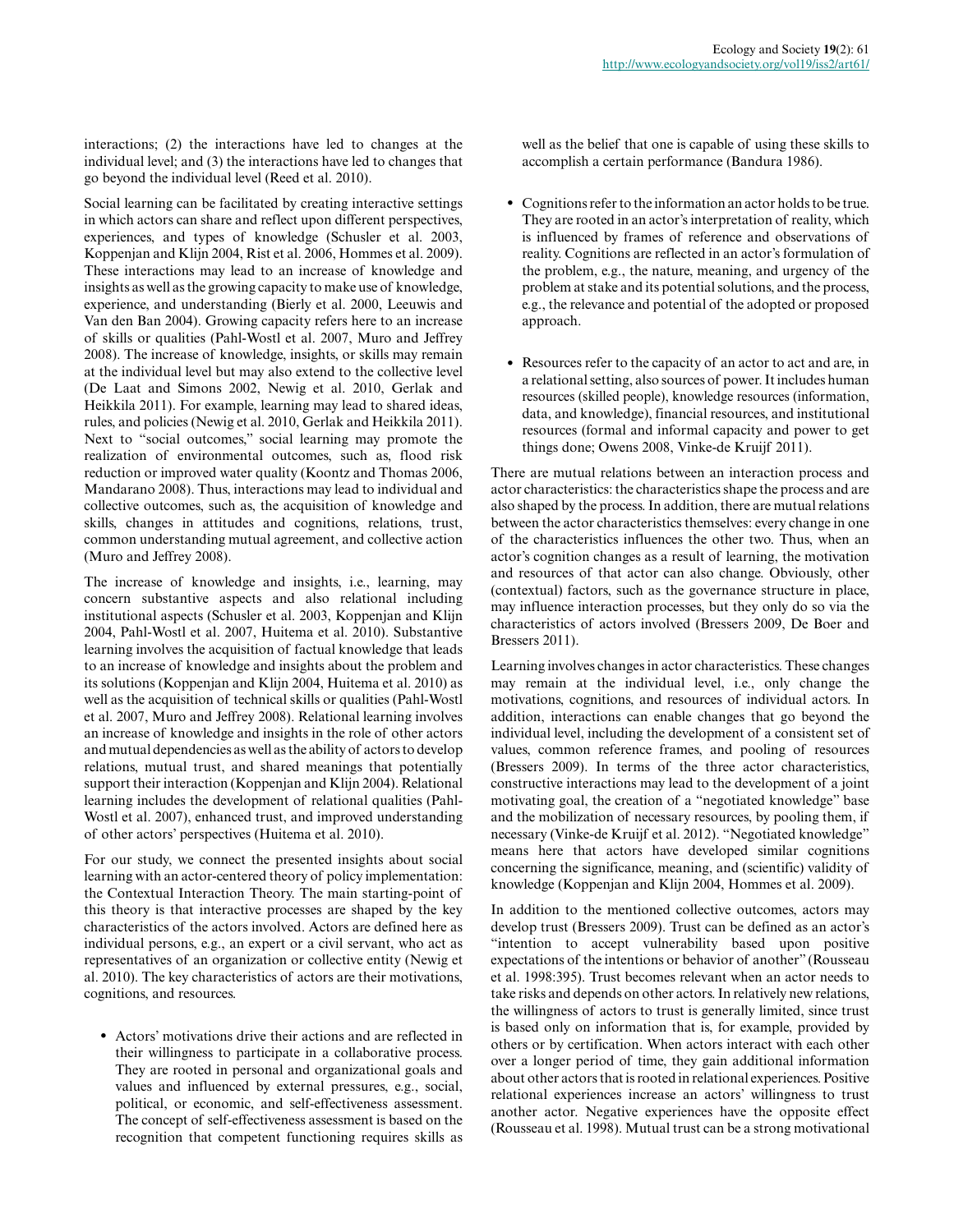

**Fig. 1**. Conceptual model of the relation between learning and actor characteristics in actor-interaction processes.

factor and accelerate collaboration processes (De Boer and Bressers 2011). Positive relational experiences forming a basis for trust are thus another collective outcome of interaction processes.

Figure 1 integrates the presented ideas about learning into a conceptual model. The figure shows that interactions enable substantive learning and relational learning. Learning changes the characteristics of individual actors. In addition, it may contribute to the development of collective outcomes. These collective outcomes provide a basis for further collaboration, which are often needed to actually achieve environmental objectives. In our conceptualization of learning and social learning, the term "social learning" is reserved for learning that involves both changes at the individual level and at the collective level.

# **CASE STUDY PROJECT AND METHODS**

# **Case study: an international water project**

To better understand the nature and effects of learning in international collaborative settings, we examined the project "Integrated Water Management for the Tecucel River Basin." The Tecucel is a small river (length of  $\sim$  25 km) in the Romanian Prut-Barlad basin, which is a sub-basin of the Danube river basin. In September 2007, a flash flood on this river caused three deaths and economic damage of  $\sim$  6 million Euros in the city of Tecuci and several neighboring communities (Zaharia et al. 2008). The flood also had a major impact on drinking water supply and wastewater treatment. Recognizing that these different water management aspects are often, at least partly, interconnected, the project aimed to develop a master plan that would pay attention to flooding, drinking water, and wastewater. The project was implemented through collaboration between Dutch and Romanian actors between September 2009 and June 2011.

A master plan that takes into account flooding, drinking water, and wastewater is rather uncommon in Romania because they are seen as separate tasks. For water resources management (quality and quantity), the Ministry of Environment and Forests has under its authority the National Administration for "Romanian Waters." This administration operates through 11 regional water branches, one for every main sub-basin of the country (Vinke-de Kruijf et al. 2013*a*). At the time of project implementation, all branches of Romanian Waters were preparing master plans for flood risk management within the context of the European Floods Directive (2007/60/EC). The master plan for the affected area (finalized in 2009) also included measures for the reduction of flood risks along the Tecucel River. However, in 2011 the Ministry decided that the implementation of these measures did not have priority.

The delivery of drinking water and the transportation and treatment of wastewater are also coordinated by the Ministry of Environment and Forests. At the time of project implementation, operational tasks were being shifted from the local level to the regional level (Vinke-de Kruijf et al. 2013*a*). At the beginning of the project, the local administration of Tecuci was still responsible for drinking water and wastewater in this city. This changed in October 2010, when the water company of Tecuci was integrated into the regional company Apa-Canal Galaţi. In the process of becoming a regional operator, Apa-Canal had prepared a master plan to bring services in line with the European Directives on drinking water (98/83/EC) and wastewater (91/271/EEC). This master plan includes measures in the city of Tecuci.

The initiative for the collaborative project came from the Dutch regional water authority Hunze & Aa's. The authority heard from a Romanian intern about the flood when it had just finished another project with the responsible branch of Romanian Waters. Discussions between both water authorities and an exploratory visit resulted in a project idea and the formation of two project teams and two advisory committees. The Dutch team consisted of six organizations from the north of the Netherlands: a water authority (initiator), the municipality of Groningen, water company Groningen, the Dutch Governmental Service for Land and Water Management (DLG, project management), a consultancy company, and a production company, which produces, among other things, units for wastewater treatment. On the Romanian side, an integrated team was formed with representatives of local public authorities (the City of Tecuci and two neighboring communities), the water company of Tecuci, and a local office of the Romanian Waters branch. The team was chaired by a civil servant of Tecuci and supported by a project secretary (a former intern of the Dutch water authority, employed at a municipality that was not involved) and a technical assistant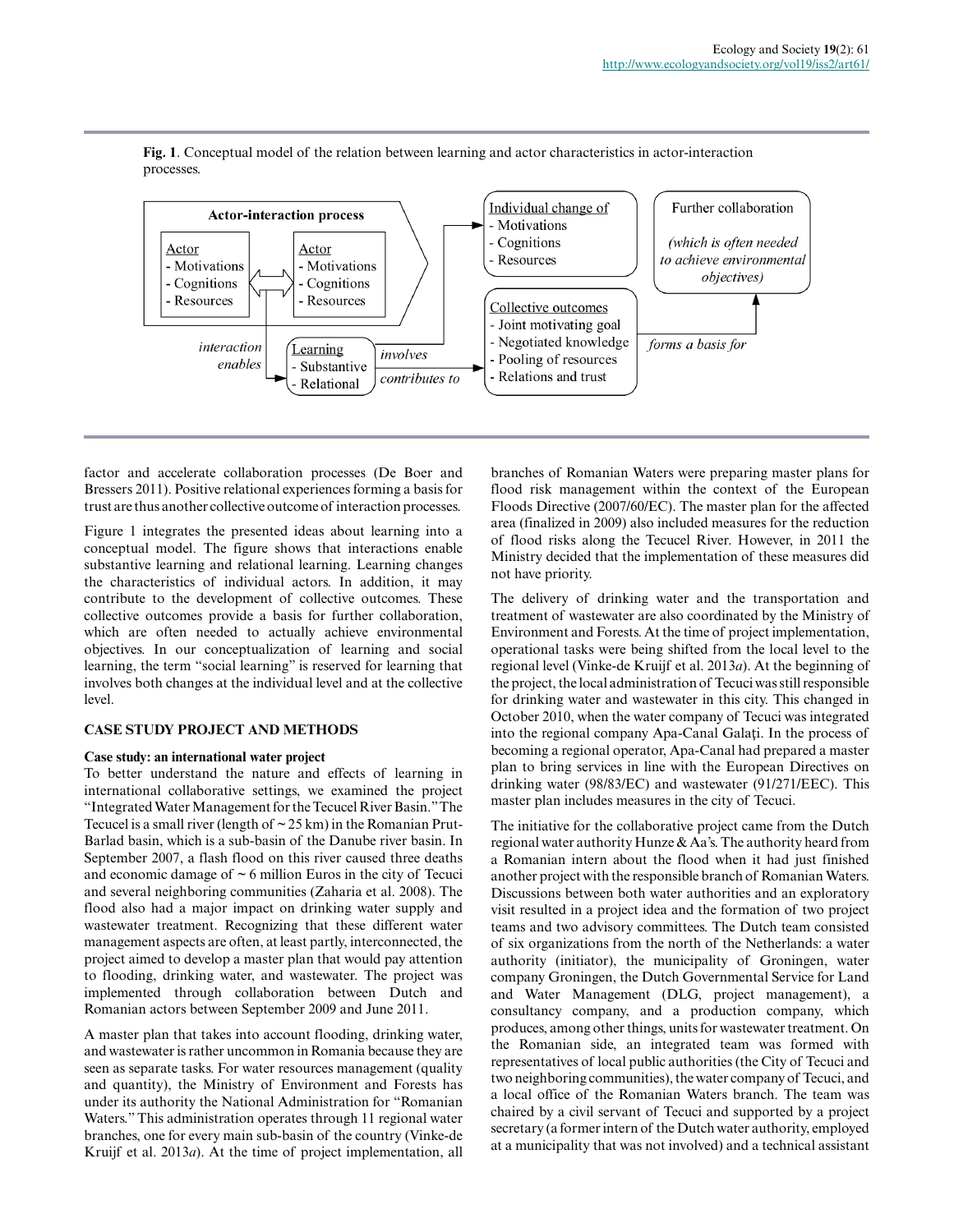

**Fig. 2**. Project structure: a Dutch steering group and team and a Romanian consultative committee and team.

(an employee of a Romanian consultancy, which was a sister company of the Dutch consultancy). To create the necessary financial and organizational commitment, a Dutch steering group was formed with high-level representatives of the participating organizations. In addition, a Romanian consultative committee was formed with high-level representatives of national, regional, and local authorities. The project structure is schematized in Figure 2.

Preparations for the project started in May 2008 when the Dutch project team paid a preparatory visit to the project area and discussed the project idea with various regional and local actors. On the basis of these discussions, a project proposal was developed, finances were mobilized, and the Romanian project team was formed. The ultimate project goals were to improve the water system and the living conditions of the population in the Tecucel river basin and also to develop a long-term cooperation and to exchange knowledge between Dutch and Romanian actors involved. The project was divided into four phases: (1) analyzing the existing situation and developing an action plan for the project; (2) identifying "no regret" measures, i.e., measures that would contribute to the realization of a more sustainable water system and could be implemented relatively easy; (3) creating institutional and financial support and commitment for a program of measures; and (4) preparing a master plan including no-regret measures.

International collaboration was facilitated by a series of exchange visits. Dutch actors went for six "missions" to Romania and Romanian actors went for two "visits" to the Netherlands (see Table 1 for an overview). The length of these exchanges, i.e., the actual time spent with the other actors, varied between one and five days. The Dutch missions to Romania included three visits to the project area (missions 1, 2, and 6), two visits to Galaţi (home base of regional authorities, missions 3 and 4), and one visit to Iaşi (home base of the regional water authority, mission 5). The Romanian visits to the Netherlands included a study visit by the project team and a representative of the Municipality of Galaţi (visit 1) and a visit by two representatives of the regional water company to discuss further collaboration (visit 2). In addition,

the Dutch team met on a regular basis, approximately once a month, to discuss the project progress and so did the Romanian team. Outside the exchange visits, the contact between both teams went mostly via the Dutch project leader and the Romanian project secretary who had regular contact via email and phone. The interaction with high-level representatives was limited: the steering group met once in the preparation period and the consultative committee once with the Romanian team and once with both teams in the implementation period. In addition, the teams had some contact with other Romanian actors, including nongovernmental organizations and consultancy companies.

The project was implemented differently as planned. Halfway through the project, the teams concluded that the completion of the two regional master plans, by Romanian Waters and by the regional water company, made the development of another master plan redundant. Already at the project start, several members of both teams knew that other master plans were being developed. However, these actors lacked in-depth insight and knowledge of the plans and did not understand how the master plans interfered with the project goals. Toward the end of the project, the Dutch team decided to focus instead more on the identification and development of no-regret measures and on the possibilities for further collaboration. Eventually, none of the formulated no-regret measures could be implemented because of a lack of support and resources from higher level authorities. The main follow-up of the project was that the Dutch water company and water authority decided to engage in a "water partnership" with the regional Romanian water company for a period of three years.

#### **Methods**

The case study is part of a research focusing on the effectiveness of Dutch-funded projects in Romania. Within the context of this research, the first author (principal researcher) was given permission by the project teams to study the project. Data were collected from the project beginning (March 2008) to the end and beyond (July 2011). Documentation, interviews, and observations were used as main sources. The researcher analyzed a wide variety of project documents (plans, minutes, reports, letters, and emails),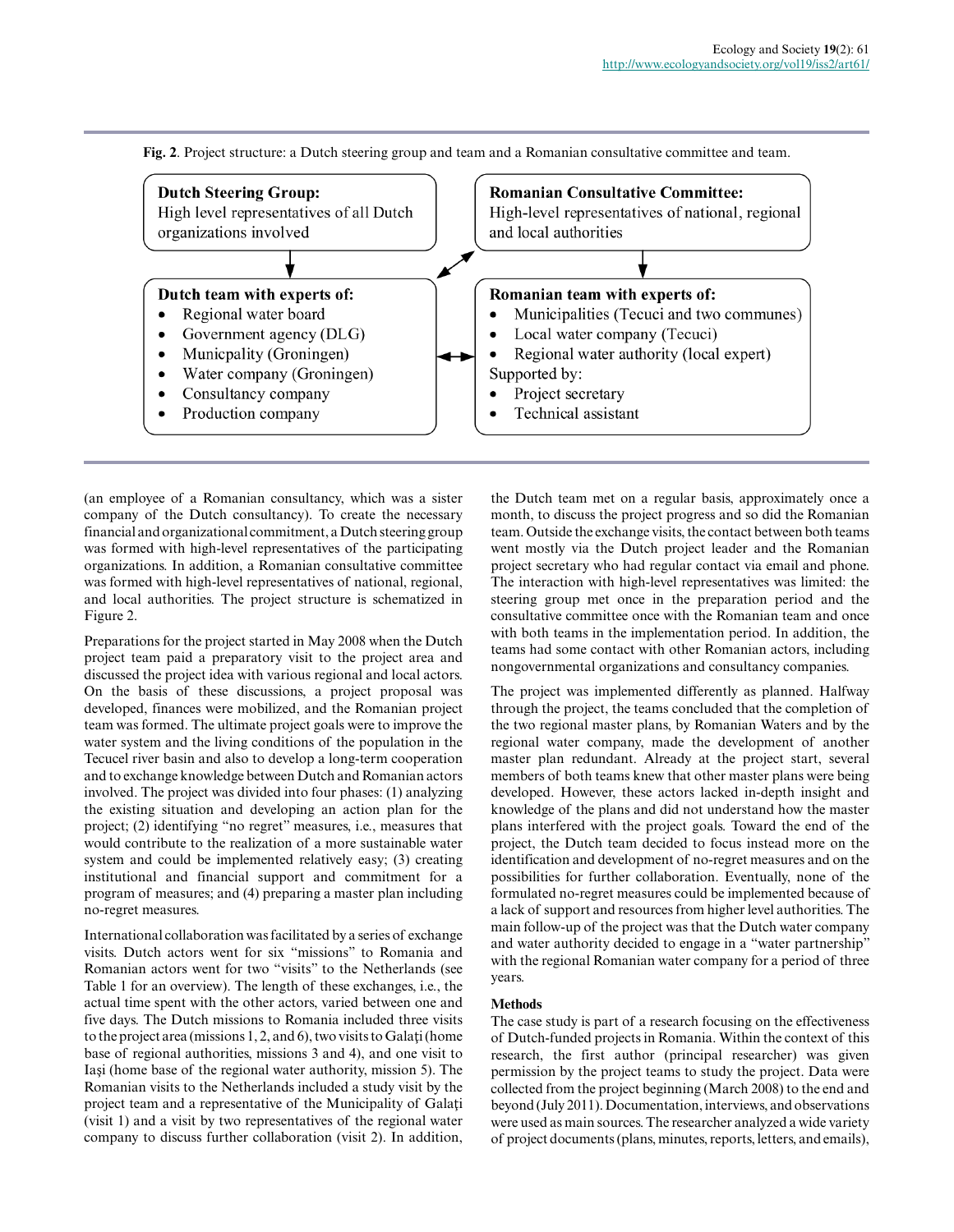| Activity  | Period   | Scope, participants, and activities of various missions and visits                                                                                                                                                      |
|-----------|----------|-------------------------------------------------------------------------------------------------------------------------------------------------------------------------------------------------------------------------|
| Mission 1 | Oct 2009 | Dutch team visits Tecuci to discuss the project content and organization in plenary and small-scale<br>meetings and to visit the project area; two Dutch actors visit the water company and county<br>council of Galati |
| Visit 1   | Dec 2009 | Romanian team visits Groningen area to further define the process in plenary meetings and<br>interactive workshops and to visit the region                                                                              |
| Mission 2 | Jun 2010 | Dutch team visits Tecuci to discuss the project progress and goals with the Romanian team in<br>plenary meetings and workshops                                                                                          |
| Mission 3 | Sep 2010 | Three Dutch actors visit a Dutch-Romanian workshop on flood risk management in Galati                                                                                                                                   |
| Mission 4 | Oct 2010 | Two Dutch actors visit the water company in Galati to discuss future collaboration                                                                                                                                      |
| Visit 2   | Nov 2010 | Water company Galati visits three Dutch actors to discuss future collaboration                                                                                                                                          |
| Mission 5 | Feb 2011 | Dutch consultant visits regional water authority to discuss future collaboration                                                                                                                                        |
| Mission 6 | Apr 2011 | Dutch team visits water company in Galati to discuss future collaboration and Tecuci to evaluate<br>the project with the Romanian team                                                                                  |

**Table 1**. Overview of missions by Dutch actors to Romania and (study) visits by Romanian actors to the Netherlands.

policy documents (legislation, policies, plans, and strategies), and other relevant material such as websites. During the project, informal interviews were conducted. Semistructured interviews were conducted shortly after the project was finalized (June and July 2011) with six members of the Dutch team (in Dutch) and nine Romanian actors (in English or in Romanian with translation into English). Data from direct observations were collected during four missions (1, 2, 3, and 6) and during the first visit. During the entire project, the researcher had regular contact with the project participants and other key informants.

Data collection focused on the project in general (i.e., history, physical, administrative, and policy contexts, objectives, plan, interactions, results, and follow-up actions) and the actorinteraction process. Data about the interactive process and the motivations, cognitions, resources, and relations were collected at various points in time. To develop an understanding of social learning processes, we examined changes in the characteristics of individual actors and the development of collective outcomes, which were shared or agreed upon by groups of actors. The analysis of the actor-interaction process, i.e., the collection and interpretation of data, was structured along four lines of understanding and we organized the results section of this paper accordingly. These lines of understanding and related questions are:

- **1.** Motivations and a joint motivating goal: Why does an actor participate in the project? How does the project relate to personal or organizational objectives? Does external pressure or a lack of resources affect an actors' motivation? Does an actor expect to contribute knowledge or learn new things? Does an actor enjoy the process? When, why, and how has a motivation been changing? Are actors motivated for the same goals?
- **2.** Cognitions and negotiated knowledge: What does an actor believe to be the central problem and project focus? What does an actor see as potential solutions? Who should be involved in the project? How does an actor value the adopted project structure and approach? How does an actor value knowledge that has been used or generated? Has an actors' view on the project content and process been changing? Do

actors having similar beliefs about the project, the process, and the results?

- **3.** Resources and pooling of resources: What does an actor contribute in terms of human resources (involvement), knowledge (information and expertise), financial resources, and institutional resources (power to influence policy or to get things done)? How does an actor value the contribution of him/herself and of other actors? What resources are attributed to other actors (inside and outside the project teams)? What resources have been mobilized or developed during the project?
- **4.** Relations and trust: What (personal or professional) relations were existing between various actors? Does an actor have sufficient opportunities to interact with other actors? Does an actor experience any problems while interacting with other actors in the project? Does an actor trust the competence and willingness of other actors? Does an actor have the intention or the expectation to collaborate with one of the other actors in the (near) future?

The collected data were structured using software for qualitative data analysis (ATLAS.ti). More information about the case study methodology and a detailed narrative of the case can be found in a case report (Vinke-de Kruijf 2012). Draft versions of the interview reports and the case report were reviewed and, if applicable, corrected by respondents and key informants.

# **CASE STUDY RESULTS**

### **Motivations and a joint motivating goal**

The Dutch organizations had various reasons to participate in the project. Among the most important reasons were commitments to the realization of the Millennium Development Goal on water and sanitation, the creation of business opportunities, and improved collaboration with other actors in the North of the Netherlands. At the individual level, actors also just enjoyed participating in an interesting project and expected that they could, because of their knowledge or network, help to reduce water problems in the area. A positive self-effectiveness assessment was thus a source of motivation for some of the Dutch actors. This did not apply to all Dutch actors; some also doubted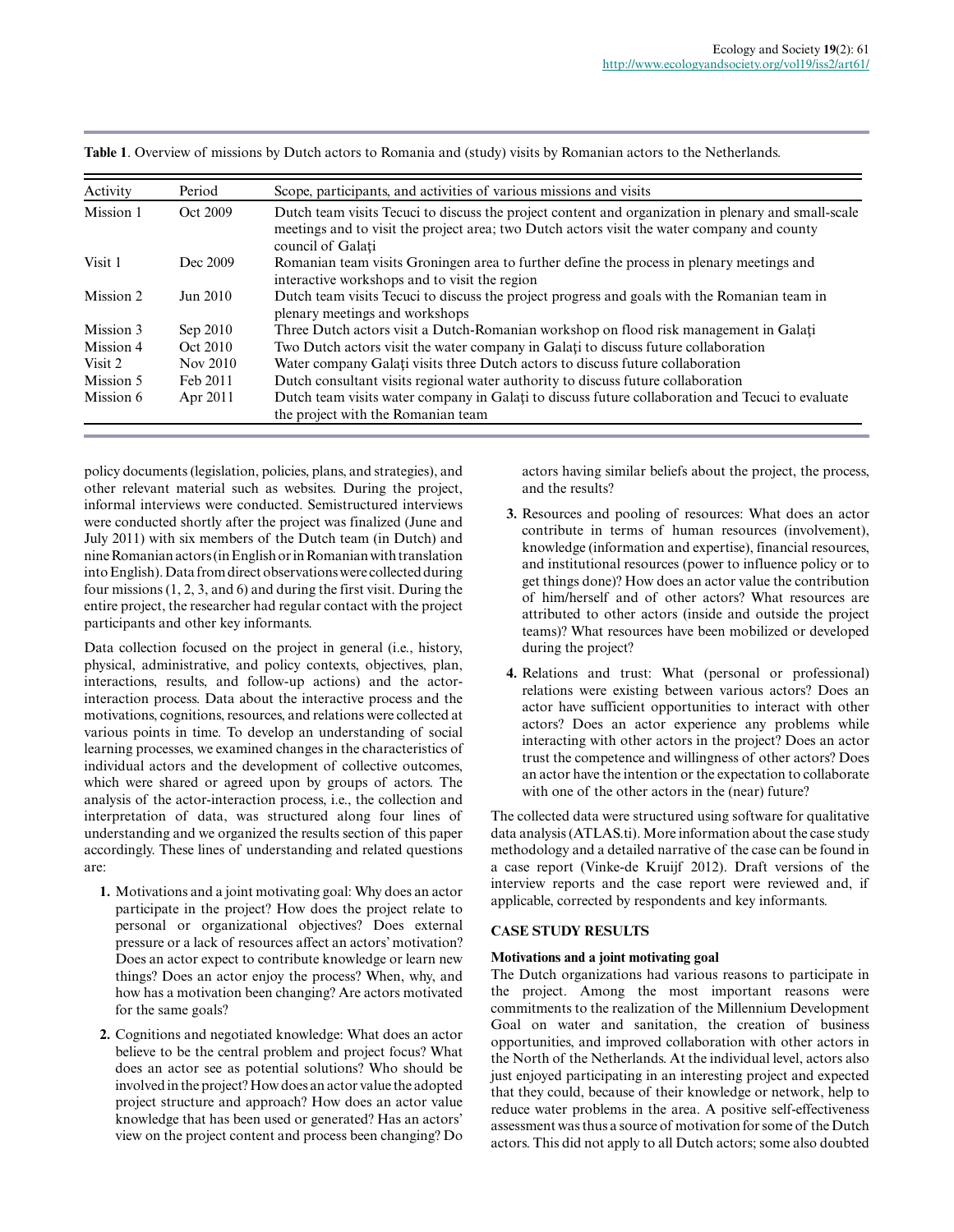whether their organization could and should be involved in international water projects.

Most of the Dutch actors hoped and expected to achieve concrete results. However, their interactions with the Romanian team had a negative effect on their motivations. Romanian actors were hesitant to take initiative, which made Dutch actors doubt their motivations, and had less insights into and influence on policy processes than expected, which made Dutch actors feel misinformed. In addition, the project gave the Dutch team new insights into the regional master plans and the policy network. As a result, they became increasingly aware as a team that they could not achieve concrete outcomes. Next, we noted various learning processes that affected the individual willingness of actors to further collaborate. For example, the consultancy discovered that the potential contribution of their Romanian sister company and business opportunities in Romania were less than expected (demotivating effect). The water company was positive about its collaboration with the regional water company and therefore became motivated to develop a long-term partnership (motivating effect).

On the Romanian side, all actors had a clear interest in learning from the Dutch team. Participants from the municipality and the water company of Tecuci especially hoped that the project would form a basis for concrete improvements in their water system. The interactions motivated these organizations to intensify their collaboration. Unlike the other Romanian organizations, they also expected to benefit from the water partnership. Even though the project had no tangible benefits and took longer than expected, the collaboration was motivating for all Romanian actors. As the project provided them with new solutions, insights, and perspectives, they were very interested to further collaborate with the Dutch team. Thus, learning, at the individual and collective level, changed the motivations of actors involved. However, learning and social learning did not result in a goal that was supported by all participating actors.

### **Cognitions and negotiated knowledge**

The project was initiated for the purpose of reducing flood risks. However, the Dutch water authority soon decided to also address drinking water and wastewater treatment problems. All participants were in favor of this integrated approach, but they had diverse opinions about what was most important, e.g., reducing flood risks, improving drinking water and wastewater treatment, or improving collaboration. For the Dutch team, the integration of various water domains was an obvious choice given the interrelations between both sectors. Moreover, it was seen as a means to bring various actors together and to create opportunities for fundraising. Romanian actors initially perceived the integrated approach as an important, innovative, and interesting aspect of the project. The project experiences changed and diversified their opinions. Some argued that the approach was of added value, because the formation of integrated teams brought various actors together. Others argued that the approach was never implemented or that it had been an obstacle in the development of plans and solutions.

The participation of actors from various governance (administrative) levels was another important aspect of the project. In consultation with local and regional actors, the Dutch team suggested forming a local team and a consultative committee

on the Romanian side. The formation of the committee was successful, but most actors concluded that it did not function well. Furthermore, the plan was to apply an interactive design method that would promote the active involvement of local authorities and other stakeholders, e.g., interest groups or landowners. Actors of both project teams had no experience with the method until its small-scale test application in visit 1. From this experience, the Dutch actors learned that the method creates energy among participants. However, some also started to doubt the added value of the method when solving problems without a clear spatial component, such as drinking water supply problems. The Romanian team valued the method and some of them also used it later in dealing with a multiactor problem. The planned application of the method in Romania had to be postponed because of air traffic problems and was later abandoned entirely. The decision to abandon the method from the project was made by the Dutch team on the basis of their new insights in the method, acquired during the small-scale application, and in the Romanian policy network. The Romanian team regretted the decision. As for the overall project design, actors arrived at different conclusions. Some argued that the project was much too localoriented; others doubted whether earlier and closer involvement of national actors would have made a difference.

Through their interactions, actors involved learned about the Romanian policy network, the potential of the adopted approach, the problems in the area, especially Dutch actors, and potential solutions, especially Romanian actors. Because of these new insights, the teams jointly decided not to develop an integrated master plan and to focus on the development of a list of measures instead. The list of measures was agreed upon, but both teams had diverse opinions on what should be done next. Although the Romanian team suggested developing an integrated action plan for seven measures, the Dutch team decided, in consultation with two regional Romanian actors (not part of the project team), to focus on the further development of two. Thus, actors collectively learned and developed a list of measures. However, they did not develop a shared understanding of how to deal with or prioritize problems.

#### **Resources and pooling of resources**

Financial resources for the project were provided partly by the bank of the Dutch water authorities and partly by the Dutch organizations involved. To mobilize necessary institutional and financial support for follow-up actions, a Romanian consultative committee was established. The meetings of this committee were attended by regional and local authorities but, despite the efforts made by the Romanian team, not by national authorities. Toward the end of the project, the Dutch team directly contacted regional and national authorities to mobilize support, but also without success. The teams eventually concluded that to mobilize regional or national support for local measures was not feasible because the measures did not have priority in existing master plans.

Human resources and knowledge were contributed by both project teams. The Dutch organizations were represented by one or several actors who had complementary expertise and participated in just a few of nearly all missions. The relatively large number of Dutch organizations involved enabled the pooling of resources but probably also made it more difficult to keep each other informed and to reach an agreement. A factor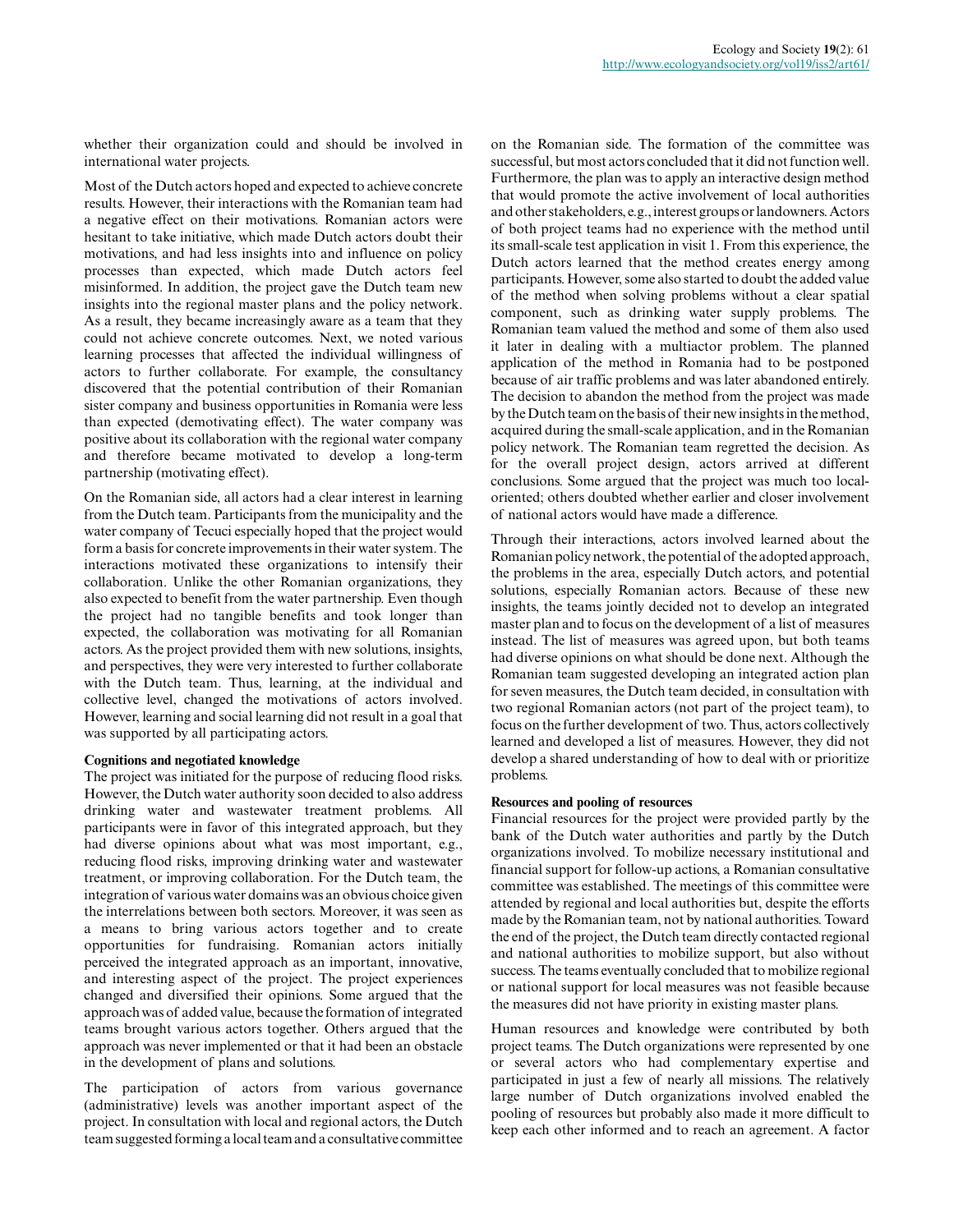that complicated the collaboration was that the project leader, who was the only Dutch actor with experience in in Romania (though not in water projects), could not attend the first mission. Furthermore, the division of tasks among Dutch actors raised discussion. Funds only covered the involvement of the project leader organization, which implied that this organization was expected to take on most of the actual work, e.g., writing of the project proposal, leading and managing the project, preparing and chairing meetings, and writing minutes. However, the organizational and financial support was too limited to execute all these tasks in a satisfactory manner. Thus, the collaboration and pooling of resources in the Dutch team was far from optimal.

Generally, the Dutch team concluded that their actual contribution was more related to the process, e.g., energizing and connecting people, than to the content. They were disappointed about the actual use and impact of their resources, but highlighted that the project had been a great learning experience that increased their capacity to implement national and international projects. Two Dutch organizations decided to pool their resources with the regional Romanian water company in a water partnership. This outcome was a direct result of their interactions in the periphery of the project.

The Romanian team was expected to contribute knowledge about existing problems and the policy network. All members were actively involved and contributed information about the problems and plans that were relevant to their own organization. The technical assistant and project secretary collected, translated, and communicated this information to the Dutch team. This was not very effective, since the Dutch team had difficulties understanding and valuing the provided information. Working groups with members of both teams were further established to enhance the creation of a knowledge base but people in these groups never started to really interact with each other. One of the bottlenecks was that the local team appeared to have little insight in the meaning of ongoing policy developments for the project and project area. Relevant information on this aspect became available rather late and was mostly provided by external Romanian consultants. When more information became available, the project focus shifted to the creation of support for measures that had local priority but were not included in existing master plans.

The above shows that the pooling of Dutch and Romanian resources was not without problems and that actors were unable to mobilize the resources that were needed to solve any of the local problems in the project area. However, the project did result in an increase of knowledge, insights, and skills and led to the pooling of resources for a partnership that involved some of the participating organizations.

#### **Relations and trust**

Before the project started, most Dutch actors were familiar with the other organizations but had no direct relational experiences with the other actors. In fact, one of the informal project objectives was to develop mutual relations. Although some members of the team did not get along very well, most of the actors developed good personal relations and trust in the others, which potentially could enhance and ease future collaboration.

Most of the members of the local Romanian team also did not collaborate before but were familiar with each other. Although it was not natural for them to collaborate, they all had very positive relational experiences and emphasized the involvement, commitment, and enthusiasm of other actors. Nonlocal actors were generally not familiar with each other and also not with the local actors. One of the project outcomes was therefore that new relations between and across various governance levels were established. This could ease future problem solving. Thus, the project contributed to the development of relational qualities that are supportive of future collaboration in the Netherlands and in Romania.

Most actors involved had very little experience with international water projects. During the project, there was limited direct and personal interaction between most members of the project teams. Language barriers played a role: the members of the Romanian team had limited knowledge of English, which meant that there was usually a need for translation, limiting the direct interaction between actors of both teams. Outside of international visits, informal and formal communication mostly went via the project leader and the project secretary. The collaboration between them was very good.

With regard to the overall collaboration, the Romanian team valued their collaboration with and the commitment and expertise of the Dutch team and was interested in future collaboration. As explained before, the Dutch team expected their counterparts to be more proactive and had the impression that information was withheld. As a result of these negative experiences, they developed less trust in their counterparts and became less willing to collaborate. What also played a role was that the Dutch team learned about the policy network and realized that it would be more productive to collaborate with regional actors who speak English and have more power to get things done.

# **DISCUSSION: LEARNING AS A BASIS FOR FURTHER COLLABORATION?**

To understand the nature of effects of social learning, we examined a collaborative process through which various Dutch and Romanian organizations aimed to solve, or at least reduce, water problems. The actors who represented these organizations had diverse motivations, cognitions, and resources and were not used to collaborating with each other.

The case study results show that actors developed new insights and knowledge, implying that learning took place. Dutch actors developed a better understanding of existing problems and learned how to approach and implement projects in an international setting (substantive learning). They also learned about the perspectives and capacity of other actors and some of them developed relations that could support further collaboration with some of the other Dutch actors (relational learning). Romanian actors learned about potential solutions and how to deal with multiactor problems (substantive learning). They also learned about their own position in the policy network, perspectives of other Romanian actors, and developed relations that could support further collaboration among their fellow Romanian and with Dutch actors (relational learning). Many of these learning processes can be referred to as social learning. They would not have occurred without the interactions that took place within the context of the project and they led to shared insights and understandings concerning various aspects of the project. Thus, learning went on several occasions beyond changes at the individual level.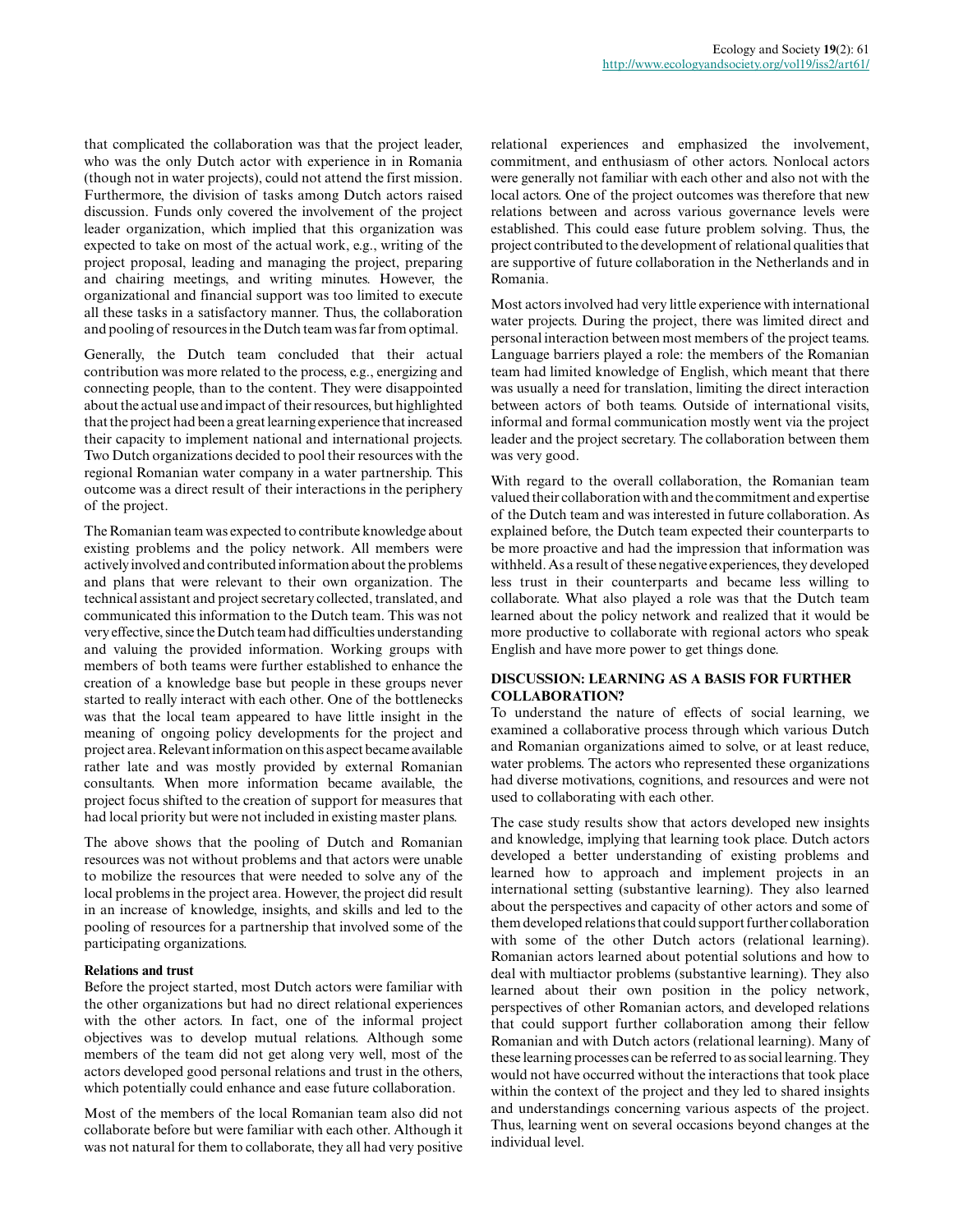When comparing the learning processes of both project teams, we observed that they went through different learning processes. The case confirms that external and local actors who participate in the same process tend to learn about different aspects and topics (Rist et al. 2006). In addition, the case shows that the effect of learning differs per actor. The external experts, i.e., the Dutch actors, had diverse opinions about the process course and outcomes, but jointly concluded that the adopted approach had not been successful and that their collaboration with the local team, and sometimes also with each other, had been difficult. Although they initially had the intention to develop a long-term collaboration with their local Romanian counterparts, they eventually decided to withdraw from further collaboration. The Romanian team wanted to continue the collaboration, which did not happen because the learning by the Dutch actors was decisive. Naturally, this outcome is not set in stone: further collaboration is unlikely, but should not be ruled out. For example, local Romanian actors may be successful in mobilizing resources for another project and decide to approach Dutch actors again. If such a new project was organized differently, Dutch actors may decide to participate despite their experiences in this project (Rousseau et al. 1998).

The difference between the learning processes of both teams is striking. A possible explanation for the negative experiences of the Dutch team could be the newness of the collaboration. Research focusing on trust shows that in relatively new relations, actors have little faith in each other implying that unmet expectations easily lead to termination (Rousseau et al. 1998). However, this does not explain why the Romanian team, for whom the collaboration was also new and less effective than hoped for, was still interested in further collaboration. Why was the interactive process not as disappointing for the Romanian team as for the Dutch team? This is likely to be rooted in their diverse self-effectiveness assessments, one of the sources of motivation. When an actor perceives that preferred performance is beyond its capacity, a demotivating effect can occur (De Boer and Bressers 2011). Most members of the Dutch team initially had a positive self-effectiveness assessment; they believed that they could contribute to the improvement of water management in Romania. However, they learned that this goal was beyond the resources of both teams. Because the Romanian team was more expectant and looking for ways to increase their skills, the process did not have such a demotivating effect on them.

Although social learning took place in the case study, actors did not create a common basis on which collaborative follow-up actions can be based. The case actually demonstrates that social learning can positively and also negatively influence further collaboration. The negative influence of social learning on further collaboration is seldom emphasized in the scholarly literature. Among the few exceptions are two recent studies focusing on pilot projects (Vreugdenhil 2010, Van Mierlo 2012) and participatory methods (Scholz et al. 2013). These scholars argue that learning can be convergent (or constructive) and divergent (or destructive). Convergent learning involves the developments of shared understandings (Scholz et al. 2013), the alignment of experiences and actions (Van Mierlo 2012), and convergences in actor networks and ways of thinking (Vreugdenhil 2010). In contrast, learning can have the opposite effect, drifting actors further apart and complicating future collaboration (Vreugdenhil 2010). In other words, interactions may produce or confirm negative perceptions of other actors, deepen differences in views, or worsen relationships (Schusler et al. 2003, Muro and Jeffrey 2008). When this is the case, we chose to call this an unconstructive learning process.

The case study illustrates that a single project may involve multiple and diverse learning processes. The case project itself is the result of a constructive learning process: both teams developed a joint basis and started pooling resources to implement the project. Also both teams had constructive interactions with members of their own team. As for the interactions between Dutch and Romanian actors, they were constructive from a Romanian perspective and predominantly unconstructive from a Dutch perspective. An exception is the interactions that took place between Dutch actors and a regional Romanian water company in the periphery of the project. As a result of these constructive interactions, a partnership was formed between two Dutch actors and one regional Romanian actor.

In this paper, we used the part of the Contextual Interaction Theory that focuses on the interactive process to study processes of social learning. A more elaborate version of the theory incorporates the relation between this interactive process and contextual factors. It states that the wider, structural (governance) and specific contexts of an actor-interaction process influence the process via the characteristics of actors involved. Learning processes in international projects, such as this case study, are obviously affected by the country contexts of the actors involved. A factor that was of particular importance in the analyzed case was the misfit between the centralized governance context and the integrated and bottom-up approach of the project (Vinke-de Kruijf et al. 2013*b*). It is within this context that the learning of Dutch actors was decisive: they possessed, in contrast to their local Romanian counterparts, the resources to continue the collaboration and could therefore also decide to discontinue their collaboration. If other, more resourceful Romanian actors would have been involved, the process may have developed differently. That such actors were not involved partly relates to the lack of knowledge and insights of the actors involved in the governance context and also to the lack of priority that higher level authorities give to local problems. Thus, the case demonstrates that learning influences further collaboration not only through what actors learn, but also through who learns and how resources are distributed among actors. To understand the actual impact of learning, one therefore also needs to have an insight in the governance context in which learning occurs.

# **CONCLUSION**

In this paper, we analyzed the nature and effects of social learning and how this may establish a basis for further collaboration. Insights from social learning and policy implementation literature were integrated into a conceptual model. The model asserts that collaborative settings enhance substantive learning and relational learning, which changes the motivations, cognitions, and resources of actors involved. Social learning means that changes go beyond the individual level and lead to collective outcomes. We identified four types of collective outcomes: a motivating goal, negotiated knowledge, pooling of resources, and trust (associated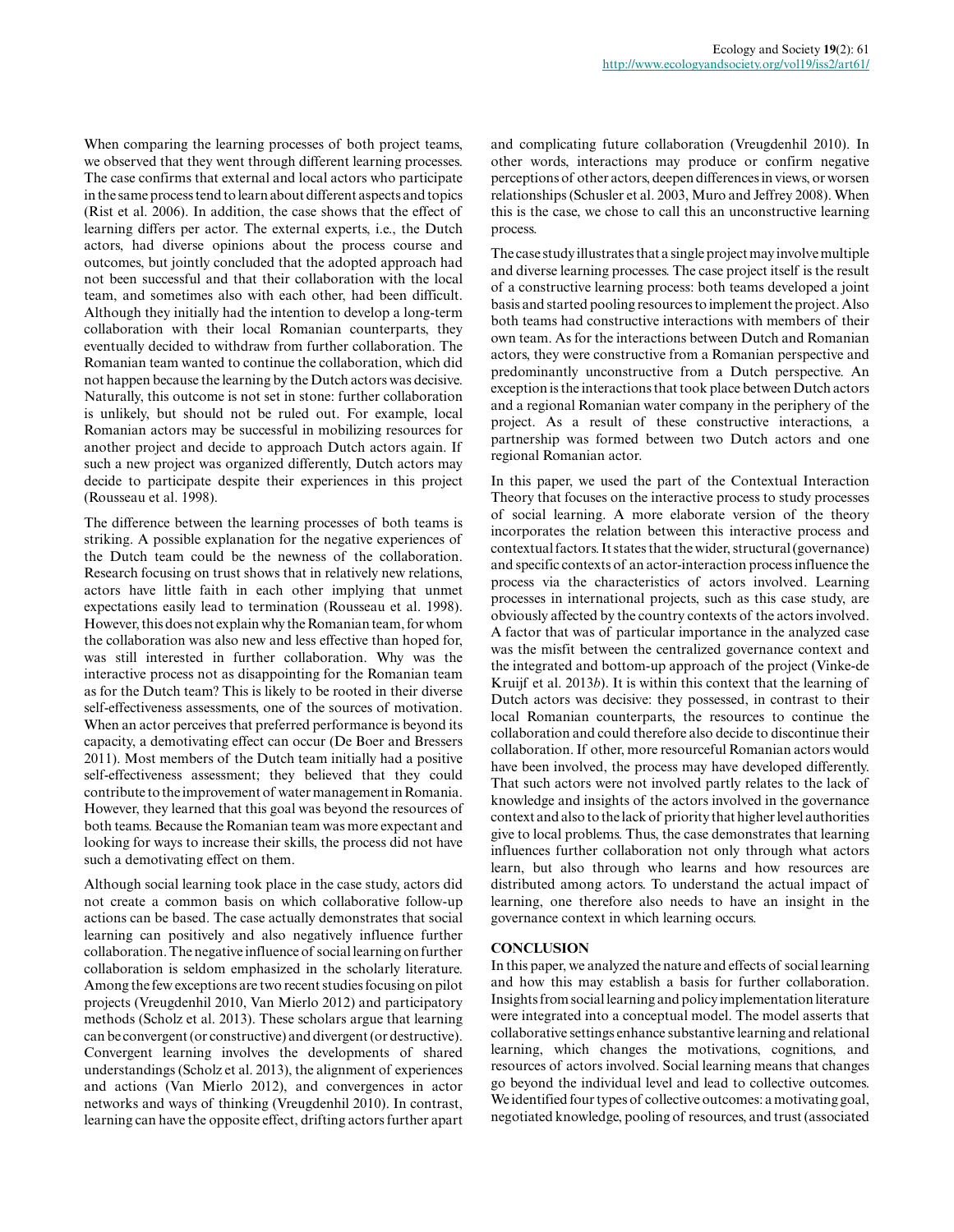with positive relational experiences). These outcomes can form a basis for further collaboration, which are often needed to actually reduce an environmental problem.

We applied the presented theoretical concepts to an international water project that was implemented in collaboration between Dutch and Romanian actors. In the case study, Dutch actors and Romanian actors went through different learning processes leading to different impacts. Although most literature emphasizes the constructive nature of social learning, i.e., social learning enables further collaboration or collective action), the case study demonstrates that social learning can also be, partly, unconstructive. In the case study, the unconstructive learning of the external and more resourceful actors had most impact. Their relational experiences were negative and their interactions had a demotivating effect as they learned that their intended actions were beyond the capacity of the actors involved. Hence, they decided to withdraw from further collaboration. Because local actors lack the resources to initiate further collaboration, no collaborative actions are planned to solve the water problems in the project region.

We conclude that interactions can facilitate learning and the development of collective outcomes. The collective outcomes of social learning can form a pathway for further collaboration but can also have the opposite effect. A single project can involve different individual and collective learning processes. Each of these social learning processes may have another effect. What actors learn and the effect of their learning processes depends, among others, on the role and country backgrounds of the actors involved. The context of the case was not focused upon in this paper, but the case study results show that the impact of learning processes cannot be separated from the context, and particularly the governance context, in which they occur. To understand the effects of learning in collaborative settings, it is crucial to understand not only how much actors learn through their multiple and diverse interactions, but also what is learned and whose learning has most impact.

*Responses to this article can be read online at:* [http://www.ecologyandsociety.org/issues/responses.](http://www.ecologyandsociety.org/issues/responses.php/6540) [php/6540](http://www.ecologyandsociety.org/issues/responses.php/6540)

#### **Acknowledgments:**

*The authors thank the participants of the project that was used as a case study, in particular the members of the Dutch and Romanian project teams, for their collaboration. We further thank the anonymous reviewers and Gül Özerol of the University of Twente for their helpful comments on previous versions of the paper. The publication of this article was supported by a Marie Curie Intra-European Fellowship grant within the European Community Framework Programme (PIEF-GA-2012-326268).*

#### **LITERATURE CITED**

Bandura, A. 1986. *Social foundations of thought and action: a social cognitive theory*. Prentice Hall, Englewoods Cliffs, New Jersey, USA

Bierly, P. E. III, E. H. Kessler, and E. W. Christensen. 2000. Organizational learning, knowledge and wisdom. *Journal of Organizational Change Management* 13(6):595-618. [http://dx.doi.](http://dx.doi.org/10.1108/09534810010378605) [org/10.1108/09534810010378605](http://dx.doi.org/10.1108/09534810010378605)

Bressers, H. T. A. 2009. From public administration to policy networks: contextual interaction analysis. Pages 123-142 *in* S. Nahrath and F. Varone, editors. *Rediscovering public law and public administration in comparative policy analysis: tribute to Peter Knoepfel*. Presses Polytechniques et Universitaires Romandes, Lausanne, Switzerland.

Cundill, G., and R. Rodela. 2012. A review of assertions about the processes and outcomes of social learning in natural resource management. *Journal of Environmental Management* 113:7-14. <http://dx.doi.org/10.1016/j.jenvman.2012.08.021>

De Boer, C., and H. T. A. Bressers. 2011. *Complex and dynamic implementation processes: the renaturalization of the Dutch Regge River*. University of Twente in collaboration with the Dutch Water Governance Centre, Enschede, the Netherlands. [online] URL: <http://purl.utwente.nl/publications/77862>

De Laat, M. F., and P. R. J. Simons. 2002. Collective learning: theoretical perspectives and ways to support networked learning. *European Journal for Vocational Training* 27(3):13-24.

Gerlak, A. K., and T. Heikkila. 2011. Building a theory of learning in collaboratives: evidence from the Everglades Restoration Program. *Journal of Public Administration Research and Theory* 21(4):619-644. [http://dx.doi.org/10.1093/jopart/](http://dx.doi.org/10.1093/jopart/muq089) [muq089](http://dx.doi.org/10.1093/jopart/muq089)

Hommes, S., J. Vinke-de Kruijf, H. S. Otter, and G. Bouma. 2009. Knowledge and perceptions in participatory policy processes: lessons from the Delta-region in the Netherlands. *Water Resources Management* 23(8):1641-1663. [http://dx.doi.org/10.1007/](http://dx.doi.org/10.1007/s11269-008-9345-6) [s11269-008-9345-6](http://dx.doi.org/10.1007/s11269-008-9345-6)

Huitema, D., C. Cornelisse, and B. Ottow. 2010. Is the jury still out? Toward greater insight in policy learning in participatory decision processes—the case of Dutch citizens' juries on water management in the Rhine Basin. *Ecology and Society* 15(1): 16. [online] URL: [http://www.ecologyandsociety.org/vol15/iss1/](http://www.ecologyandsociety.org/vol15/iss1/art16/) [art16/](http://www.ecologyandsociety.org/vol15/iss1/art16/)

Ison, R., N. Röling, and D. Watson. 2007. Challenges to science and society in the sustainable management and use of water: investigating the role of social learning. *Environmental Science and Policy* 10(6):499-511.<http://dx.doi.org/10.1016/j.envsci.2007.02.008>

Koontz, T. M., and C. W. Thomas. 2006. What do we know and need to know about the environmental outcomes of collaborative management? *Public Administration Review* 66:111-121. [http://](http://dx.doi.org/10.1111/j.1540-6210.2006.00671.x) [dx.doi.org/10.1111/j.1540-6210.2006.00671.x](http://dx.doi.org/10.1111/j.1540-6210.2006.00671.x)

Koppenjan, J. F. M., and E. Klijn. 2004. *Managing uncertainties in networks: a network approach to problem solving and decision making*. Routledge, London, UK.

Leeuwis, C., and A. Van den Ban. 2004. *Communication for rural innovation: rethinking agricultural extension*. Blackwell Science, Oxford, UK. <http://dx.doi.org/10.1002/9780470995235>

Mandarano, L. 2008. Evaluating collaborative environmental planning outputs and outcomes: restoring and protecting habitat